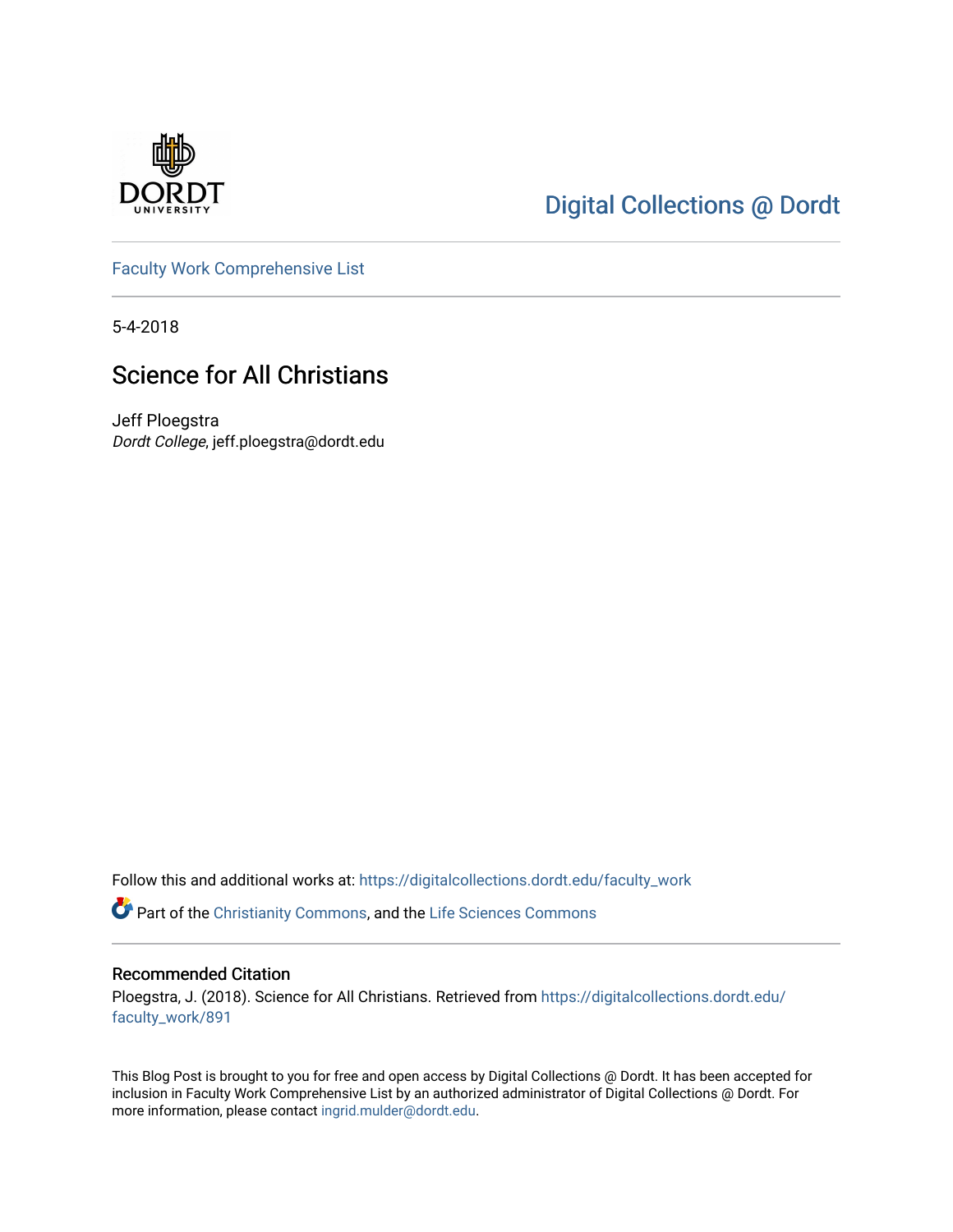### Science for All Christians

### **Abstract**

"What questions should we endeavor to answer as we work out the relationship between our faith commitments and our scientific insight?"

Posting about a Reformed worldview on the complexities of creation from In All Things - an online journal for critical reflection on faith, culture, art, and every ordinary-yet-graced square inch of God's creation.

<https://inallthings.org/science-for-all-christians/>

Keywords In All Things, knowledge, truth, science, creation

**Disciplines** Christianity | Life Sciences

### **Comments**

[In All Things](http://inallthings.org/) is a publication of the [Andreas Center for Reformed Scholarship and Service](http://www.dordt.edu/services_support/andreas_center/) at Dordt [College](http://www.dordt.edu/).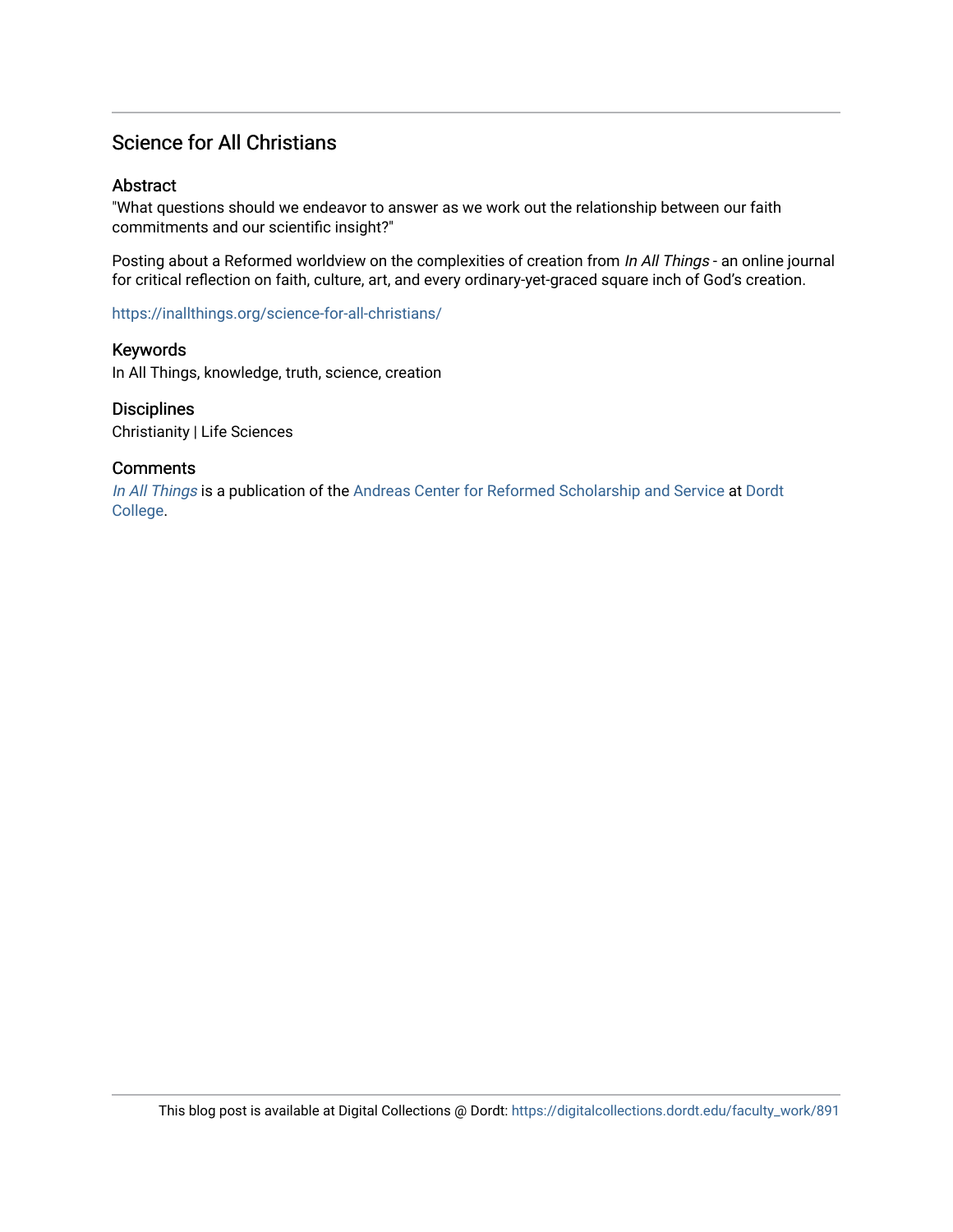# Science for All Christians

**inallthings.org**[/science-for-all-christians/](https://inallthings.org/science-for-all-christians/)

Jeff Ploegstra May 4, 2018

# all) things

There is no denying that there is a growing push from multiple perspectives to deepen a divide between faith communities and mainstream science.<sup>[1](https://inallthings.org/science-for-all-christians/#fn1-15028)</sup> As a Christian and as a scientist, I find this incredibly disturbing. As a scientist, I find the blithe dismissal of scientific insight and the naïve condescension of "common sense" baffling. The incongruity of implicitly accepting scientific expertise in the daily use of technologies enabled by science, while explicitly condemning its validity, feels incredibly disingenuous. As a Christian, the minimal attention to God's created revelation, poor theology of creation, and abrogation of responsibility for the well-being of the creation (including people) both scare and sadden me. We need the conversation to turn in a new direction.

The [AAAS](https://www.aaas.org/) developed an initiative in 1985 called Project 2061: Science for All Americans. Their driving vision was and remains,

*"Education has no higher purpose than preparing people to lead personally fulfilling and responsible lives. For its part, science education—meaning education in science, mathematics, and technology—should help students to develop the understandings and habits of mind they need to become compassionate human beings able to think for themselves and to face life head on. It should equip them also to participate thoughtfully with fellow citizens in building and protecting a society that is open, decent, and vital."*

It is hard to argue with such a statement. However, "Science for All Americans" is incomplete in important ways for a Christian—I would argue legitimately so. But, what then of our vision as Christians for how science *legitimately* coheres with our worldview? How do we avoid the temptation to pit science against faith and, in so doing, risk diminishing faith to nothing more than a series of propositions and claims and distorting science into an endeavor to prove or disprove the existence of God?

What broad understandings should we as Christians strive to develop regarding science? What questions should we endeavor to answer as we work out the relationship between our faith commitments and our scientific insight? I offer the following: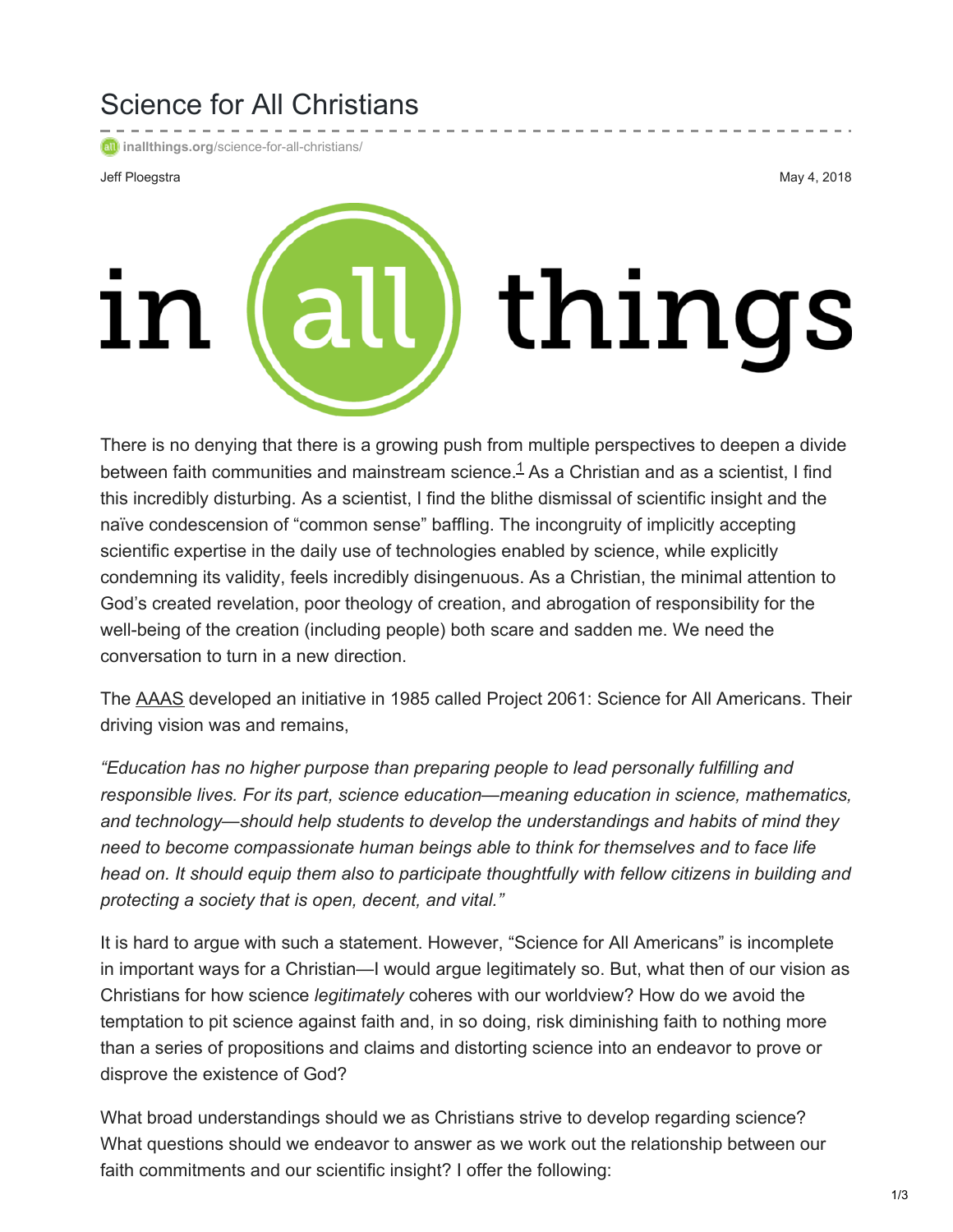### Understanding Our Creator God

God reveals himself through His creation (Romans 1:19-21). There is great joy to be found in seeking God through this revelation; attending to the infinite complexity and creativity of the world God has given us to care for (Psalm 8). Developing and understanding our relationship with the non-human creation represents an opportunity to worship our Creator and Sustainer (Psalm 104). We step more deeply into our roles as image bearers when we declare "very good" what God declares "very good" (Genesis 1:31)—when we love what God loves.

### Understanding Stewardship

Our power to shape creation is increasing. Responsible tending is one way that we bear the image of God. It is a source of joy to act out our creative capacities in loving service to others and to all God has called good. However, making direct and indirect choices about the shaping of creation in willful ignorance of its underlying structure and function is irresponsible.

## Understanding Scientific Truth

Scientific and technological paradigms are pervasive throughout western culture, claiming access to absolute truth and promoting progress through efficiency. The way we understand the material world and develop it has profound implications for human and creational flourishing. Consider the many questions being raised regarding food systems, water quality, population dynamics, disease, air quality, medicine, and energy systems. The capacity to critically engage these issues depends on a deeply contextualized and critically developed understanding of the nature of science and technology and their relationship to other kinds of meaning-making. Science, broadly speaking, represents a unique way of attending to the world that is important for skillful engagement with contemporary ideologies and issues as individuals and communities.

## Building the Scientific Lens as Part of a Holistic, Reformed Worldview

With the above understandings in mind, what knowledge, skills, dispositions, and perspectives do we hope every college student will have the chance to develop? What experiences do we hope they will have to shape their desires, habits, and imagination? What *relationships* with other aspects of the creation do we hope they will develop and enrich? Science is an inherently inductive process which relies on both qualitative and quantitative descriptions of the creation, typically addressing the increasing levels of complexity from the physical/chemical to the biological to the ecological aspects of the creation. Science relies on evidence and the construction of theories (explanatory frameworks) to make sense of observable phenomena. The process of science demands that our explanatory frameworks are coherent, consistent across diverse fields of evidence, and make accurate predictions about as-yet unexplored phenomena. The validity of this approach to understanding the world can be seen in the technology-soaked landscape that we currently inhabit. Intentionally engaging the physical, biological, and ecological aspects of reality in this way helps us to enjoy God more fully, address and prevent problems more fruitfully, and find opportunities to participate more intentionally in the flourishing of all creation.